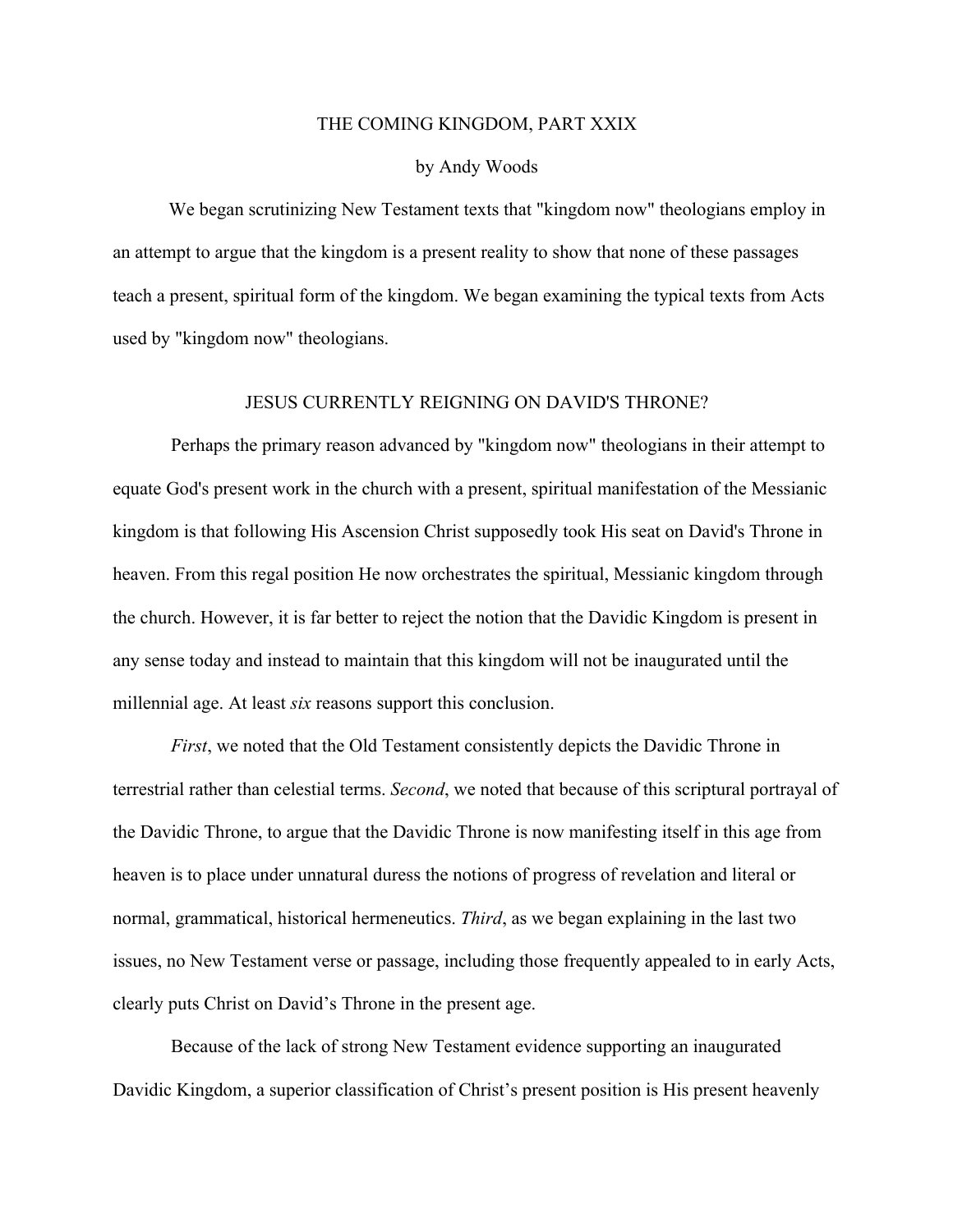session as Melchizedekian priest rather than His Davidic reign.<sup>1</sup> Recognized prophetic scholars have long observed that of the 59 New Testament references to David and of the multiple New Testament references to Christ's present session, no New Testament reference equates the Davidic Throne with Christ's present session. Thus, dispensationalists have long recognized a distinction between Christ's present session and His future Davidic reign. Walvoord notes:

> The New Testament has fifty-nine references to David. It also has many references to the present session of Christ. A search of the New Testament reveals that *there is not one reference connecting the present session of Christ with the Davidic throne*. While this argument is, of course, not conclusive, it is almost incredible that in so many references to David and in so frequent reference to the present session of Christ on the Father's throne there should be not one reference connecting the two in any authoritative way. The New Testament is totally lacking in positive teaching that the throne of the Father in heaven is to be identified with the Davidic throne. The inference is plain that Christ is seated on the Father's throne, but that this is not at all the same as being seated on the throne of David.<sup>2</sup>

*Fourth*, the prophet Daniel made it clear that the Davidic, Messianic kingdom could not come until the kingdoms of man had run their course (Dan. 2; 7). During the kingdoms of man, Daniel predicted that Israel would be trampled down by various Gentile powers. These powers include Babylon, Medo-Persia, Greece, Rome as well as the future revived Roman Empire of the Antichrist. Only after the final kingdom of man (the revived Roman Empire of the Antichrist) will have been deposed by Christ, would the Davidic kingdom then be established on earth (Dan. 2:34-35; 43-45; 7:23-27). Unfortunately, kingdom now theologians ignore this chronology by arguing for a present, spiritual form of the kingdom despite the fact that the kingdoms of man have not yet run their course, the Antichrist and His kingdom have not yet been overthrown, and the Second Advent has not yet occurred. Far from God's Kingdom being established in the present, it is actually the kingdom of the Antichrist that is seemingly on the rise.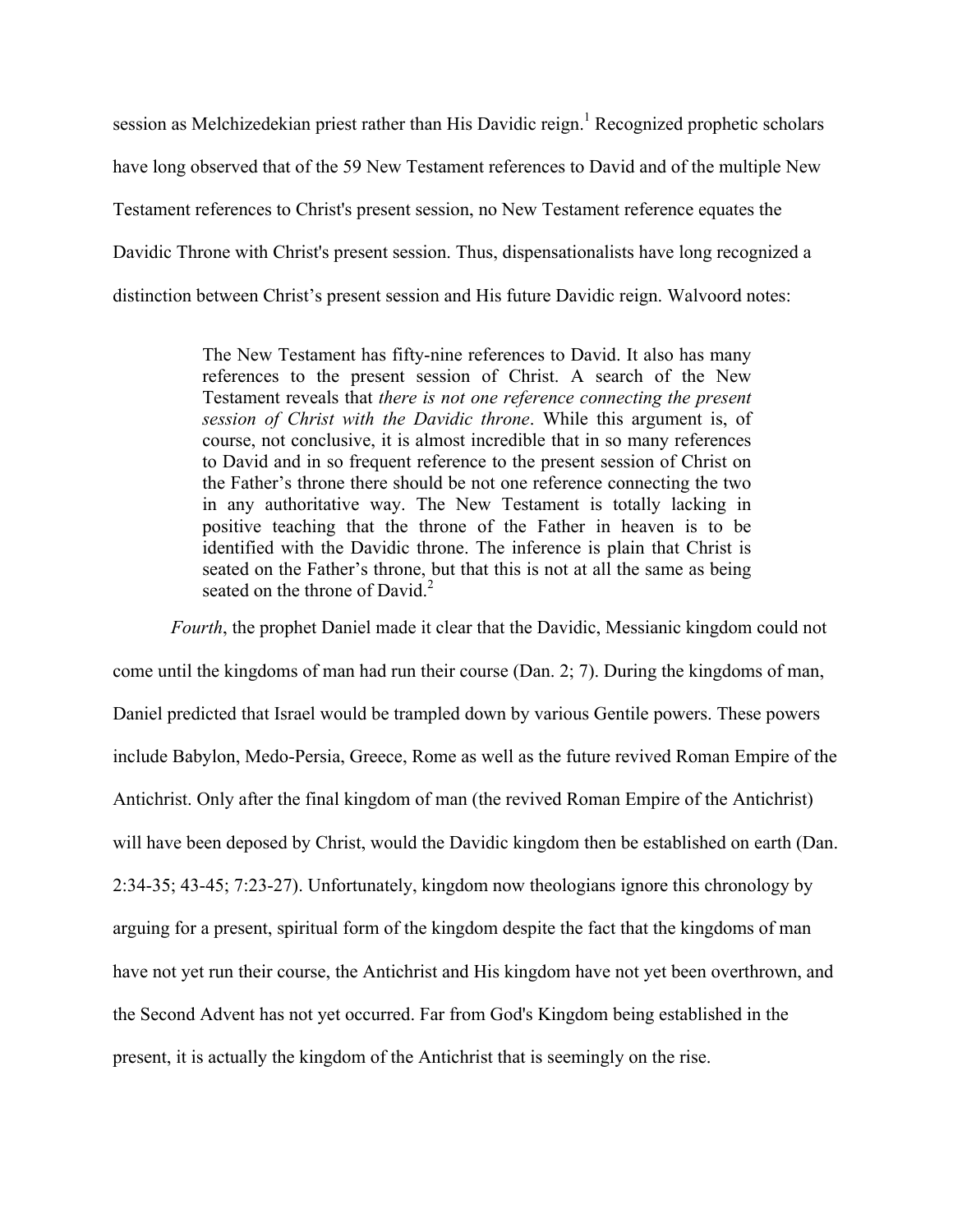Kingdom now theologians contend that the smiting stone that crushes the final empires of man (Dan. 2:34-35, 44-45) represents a spiritual kingdom that supposedly was established by Christ at His First Advent. However, such a view is inadequate because the kingdom now view interprets the early part of Nebuchadnezzar's dream one way while the latter part of the statue is interpreted another way. In other words, this view inconsistently calls for interpreting the previous empires in Nebuchadnezzar's vision, as represented by the body parts of the statue (Babylon, Medo-Persia, Greece, and Rome), in literal and geo-political terms. If the body parts of the statue all represented physical, Gentile empires and actual land, why should not the smiting stone also be interpreted in physical terms similarly featuring actual real estate (Gen. 15:18-21)? The kingdom now view simultaneously interprets the smiting stone, or the last empire in the same dream, in strictly spiritual terms. Also, theologian J. Dwight Pentecost gives six reasons as to why the smiting stone that crushes the final kingdom of the Times of the Gentiles could not have been satisfied at Christ's first coming.<sup>3</sup>

> Amillennialists hold that this kingdom was established by Christ at His *First* Advent and that now the church is that kingdom. They argue that: (a) Christianity, like the growing mountain, began to grow and spread geographically and is still doing so; (b) Christ came in the days of the Roman Empire; (c) the Roman Empire fell into the hands of 10 kingdoms (10 toes); (d) Christ is the chief Cornerstone (Eph. 2:20). Premillenarians, however, hold that the kingdom to be established by Christ on earth is yet future. At least six points favor that view: (1) The stone will become a mountain suddenly, not gradually. Christianity did not suddenly fill "the whole earth" (Dan. 2:35) at Christ's First Advent. (2) Though Christ came in the days of the Roman Empire, He did not destroy it. (3) During Christ's time on earth the Roman Empire did not have 10 kings at once. Yet Nebuchadnezzar's statue suggests that when Christ comes to establish His kingdom, 10 rulers will be in existence and will be destroyed by Him. (4) Though Christ is now the chief Cornerstone to the church (Eph. 2:20) and "a stone that causes [unbelievers] to stumble" (1 Peter 2:8), He is not yet a smiting Stone as He will be when He comes again. (5) The Stone (Messiah) will crush and end all the kingdoms of the world. But the church has not and will not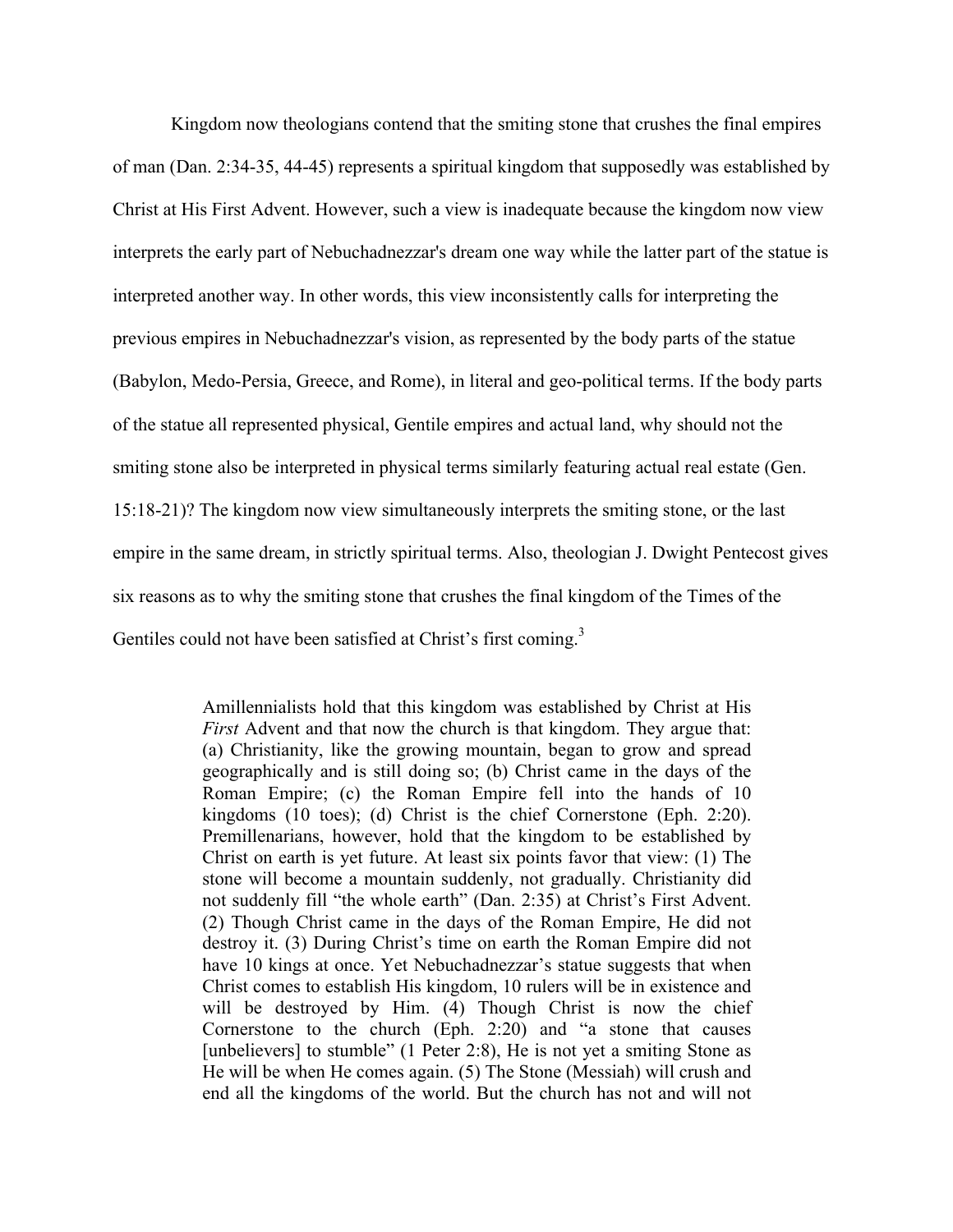conquer the world's kingdoms. (6) The church is not a kingdom with a political realm, but the future Millennium will be. Thus Nebuchadnezzar's dream clearly teaches premillennialism, that Christ will return to earth to establish His rule on the earth, thereby subduing all nations. The church is not that kingdom.

*Fifth*, because the church is an unrevealed mystery to the Old Testament writers (Eph 3:9), it is wholly unrelated to the Davidic Covenant and Kingdom. Ryrie presents a word study from both the biblical and extra-biblical material and thus concludes "...that the mystery of the equality of Jews and Gentiles in the one body of Christ was unknown and unrevealed in the Old Testament."4 Thus, unless overtly stated in the New Testament, the church cannot be connected to an Old Testament concept if the church was unrevealed at the time the concept was given.

*Sixth*, because the church represents a parenthesis or an intercalation in God's dealing with national Israel and because the Davidic Covenant pertains to national Israel, the church is unrelated to the Davidic Covenant. Kingdom now theology rejects viewing the church as a parenthesis instead opting to understand it as part of a unifying kingdom theme found throughout Scripture. Yet a parenthesis is the best conceptual tool for understanding God's purposes for the Church Age. The first 69 weeks of Daniel's prophecy of the 70 Weeks (Dan. 9:24-27) represent God's past program for national Israel while the  $70<sup>th</sup>$  week represents God's future program for national Israel. The Church Age transpires in the interlude between the 69th and 70th weeks.<sup>5</sup> Thus, the church represents a unique spiritual organism where Jew and Gentile experience equal status (Eph. 2:11-22) in between God's past and future program for national Israel. This interlude is best captured through the conceptual tool of a parenthesis. In sum, because God's present work through the church can best be described as a parenthesis or interlude between God's past work with Israel (the first 69 weeks of Daniel's prophecy) and God's future work with Israel (the 70th week of Daniel's prophecy), and because the Davidic Covenant and kingdom specifically